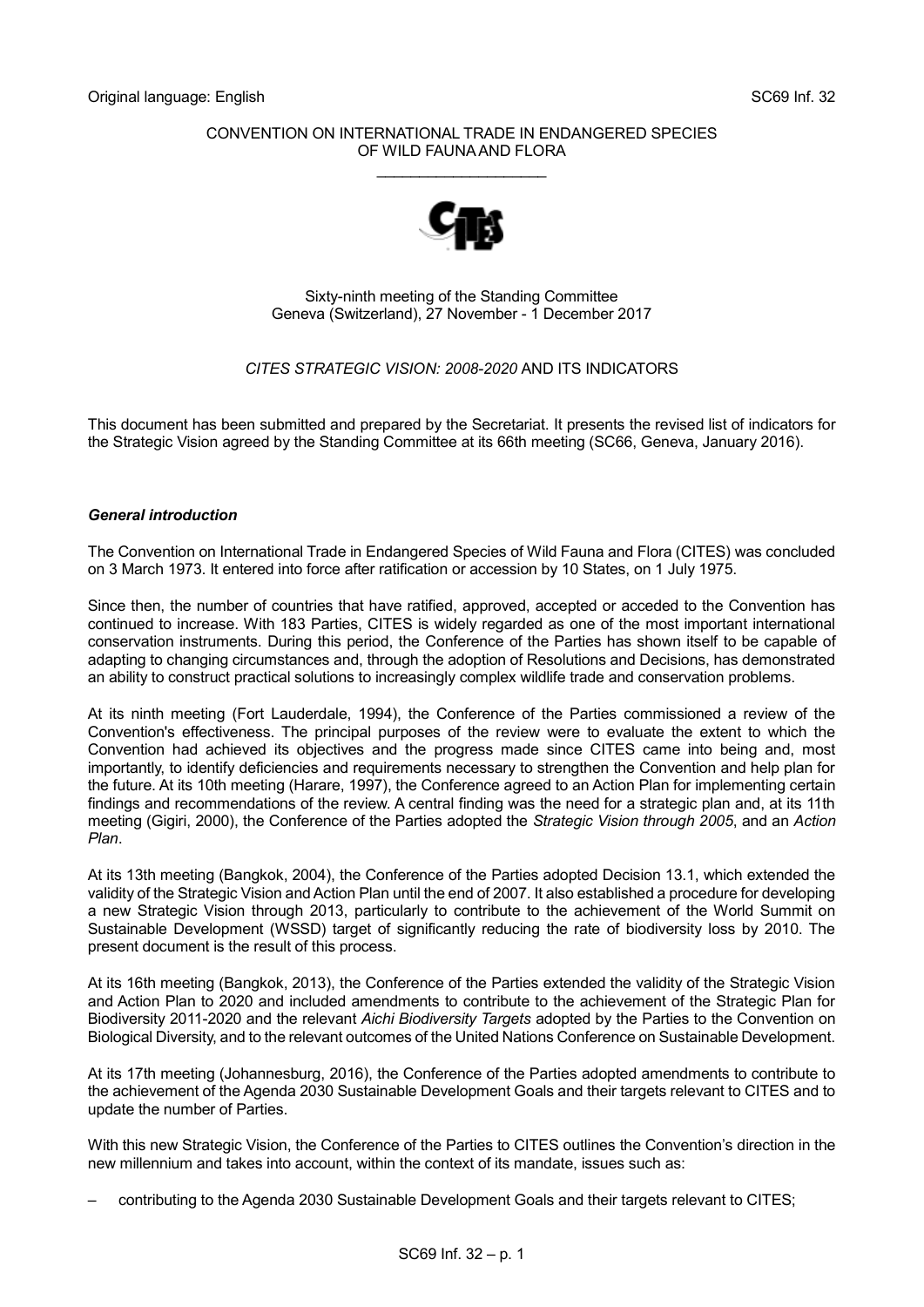- contributing to the *Strategic Plan for Biodiversity 2011-2020* and the implementation of the *Aichi Biodiversity Targets* adopted by the Parties to the Convention on Biological Diversity, to the extent that they are relevant to CITES;
- contributing to the implementation of the relevant outcomes of the United Nations Conference on Sustainable Development (2012);
- contributing to the conservation of wildlife as an integral part of the global ecosystem on which all life depends;
- cultural, social and economic factors at play in producer and consumer countries;
- promoting transparency and wider involvement of civil society in the development of conservation policies and practices; and
- ensuring that a coherent and internationally agreed approach based on scientific evidence is taken to address any species of wild fauna and flora subject to unsustainable international trade.

## *Purpose*

The twofold purpose of the Strategic Vision is:

- to improve the working of the Convention, so that international trade in wild fauna and flora is conducted at sustainable levels; and
- to ensure that CITES policy developments are mutually supportive of international environmental priorities and take into account new international initiatives, consistent with the terms of the Convention.

#### *Structure*

In order to achieve this purpose, three broad goals, of equal priority, have been identified as the key components of the Strategic Vision:

- **Goal 1**: Ensure compliance with and implementation and enforcement of the Convention.
- **Goal 2**: Secure the necessary financial resources and means for the operation and implementation of the Convention.
- **Goal 3**: Contribute to significantly reducing the rate of biodiversity loss and to achieving relevant globally-agreed goals and targets by ensuring that CITES and other multilateral instruments and processes are coherent and mutually supportive.

The goals aim at consolidating the existing strengths of CITES, ensuring the implementation of the mandate of the Convention, and further improving the relationship with relevant multilateral environmental agreements and related conventions, agreements and associations.

Within the framework provided by each of these goals, this Strategic Vision identifies a number of objectives to be achieved. Corresponding indicators of progress are to be developed by the Standing Committee and reviewed by the Conference of the Parties.

This document provides a framework for the future development of the existing body of Resolutions and Decisions. While it should provide guidance on how the goals and objectives are to be achieved, the Conference of the Parties, the Committees or the Secretariat, as appropriate, will take required action. The document also serves the Parties as a tool for the prioritization of activities, and decisions on how best to fund them, in light of the need for the rational application of costs and the efficient and transparent use of resources.

It should be noted that all references to 'trade' in the Strategic Vision refer to trade as defined in Article I of the Convention.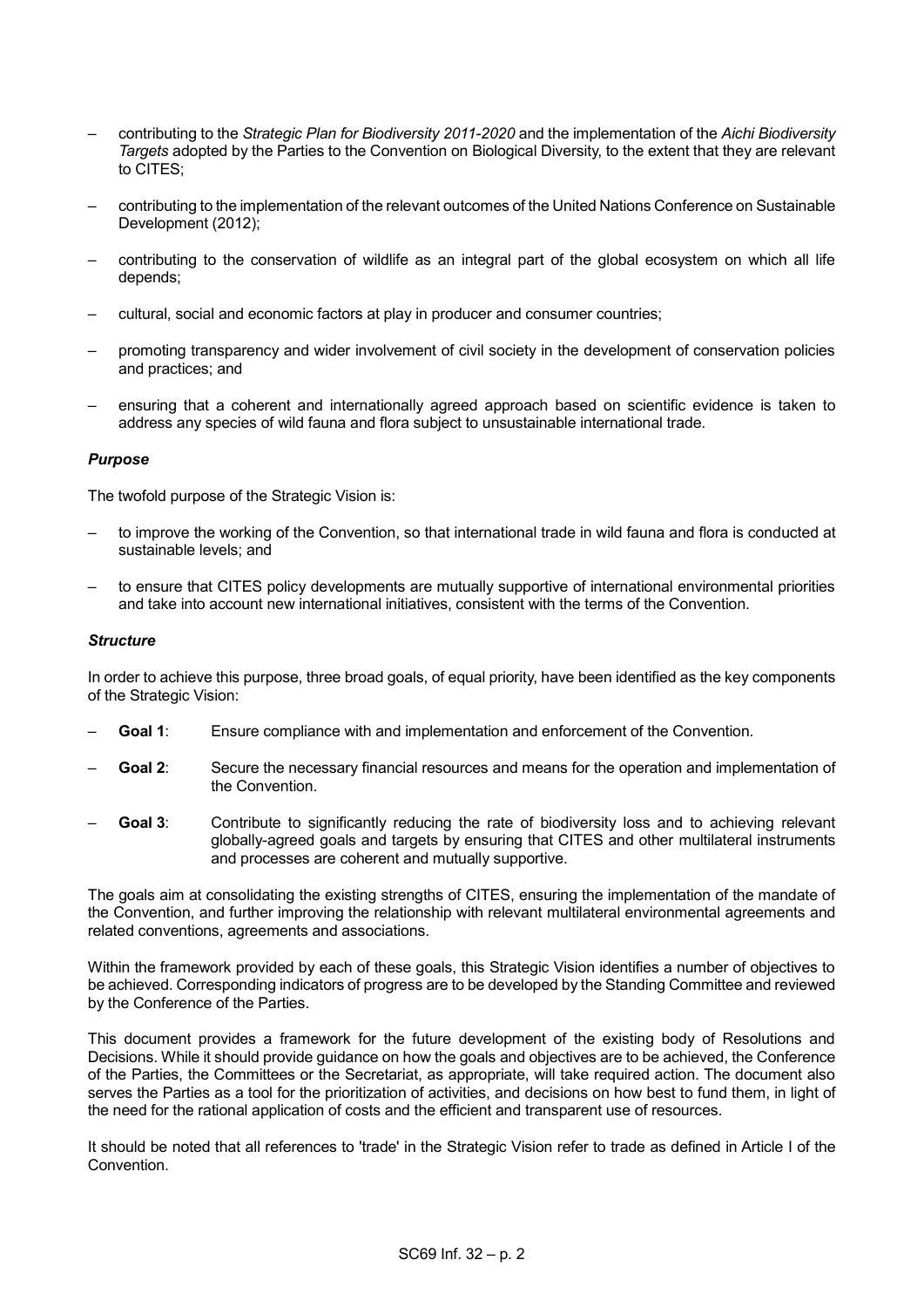# **CITES vision statement**

Conserve biodiversity and contribute to its sustainable use by ensuring that no species of wild fauna or flora becomes or remains subject to unsustainable exploitation through international trade, thereby contributing to the significant reduction of the rate of biodiversity loss and making a significant contribution towards achieving the relevant *Aichi Biodiversity Targets*.

# THE STRATEGIC GOALS

## GOAL 1 *ENSURE COMPLIANCE WITH AND IMPLEMENTATION AND ENFORCEMENT OF THE* **CONVENTION**

## *Introduction*

The effectiveness of the Convention depends upon its full implementation by all Parties, whether they are consumers or producers of wild animals and plants. Full implementation relies, in turn, upon each Party's:

- commitment to the Convention and its principles;
- scientific expertise and analyses;
- capacity building; and
- enforcement.

## *Commitment to the Convention and its principles*

The proper functioning of the Convention depends to a great extent on the commitment of Parties to comply with and implement the Convention and its principles.

- Objective 1.1 Parties comply with their obligations under the Convention through appropriate policies, legislation and procedures.
	- 1.1.1 The number of Parties that are in category 1 under the national legislation project.
	- 1.1.2 The number of Parties that have designated Management Authorities and Scientific Authorities.
	- 1.1.3 The number of Parties subject to CITES recommendations on trade.
- Objective 1.2 Parties have in place administrative procedures that are transparent, practical, coherent and user-friendly, and reduce unnecessary administrative burdens.
	- 1.2.1 The number of Parties that have adopted standard transparent procedures for the timely issuance of permits in accordance with Article VI of the Convention.
	- 1.2.2 The number of Parties making use of the simplified procedures provided for in Resolution Conf. 12.3 (Rev. CoP17).
- Objective 1.3 Implementation of the Convention at the national level is consistent with decisions adopted by the Conference of the Parties.
	- 1.3.1 The number of Parties that have implemented relevant reporting under Resolutions and Decisions of the Conference of the Parties and/or Standing Committee recommendations.
- Objective 1.4 The Appendices correctly reflect the conservation needs of species.
	- 1.4.1 The number and proportion of species that have been found to meet the criteria contained in Resolution Conf. 9.24 or its successors. This includes both the periodic review and amendment proposals.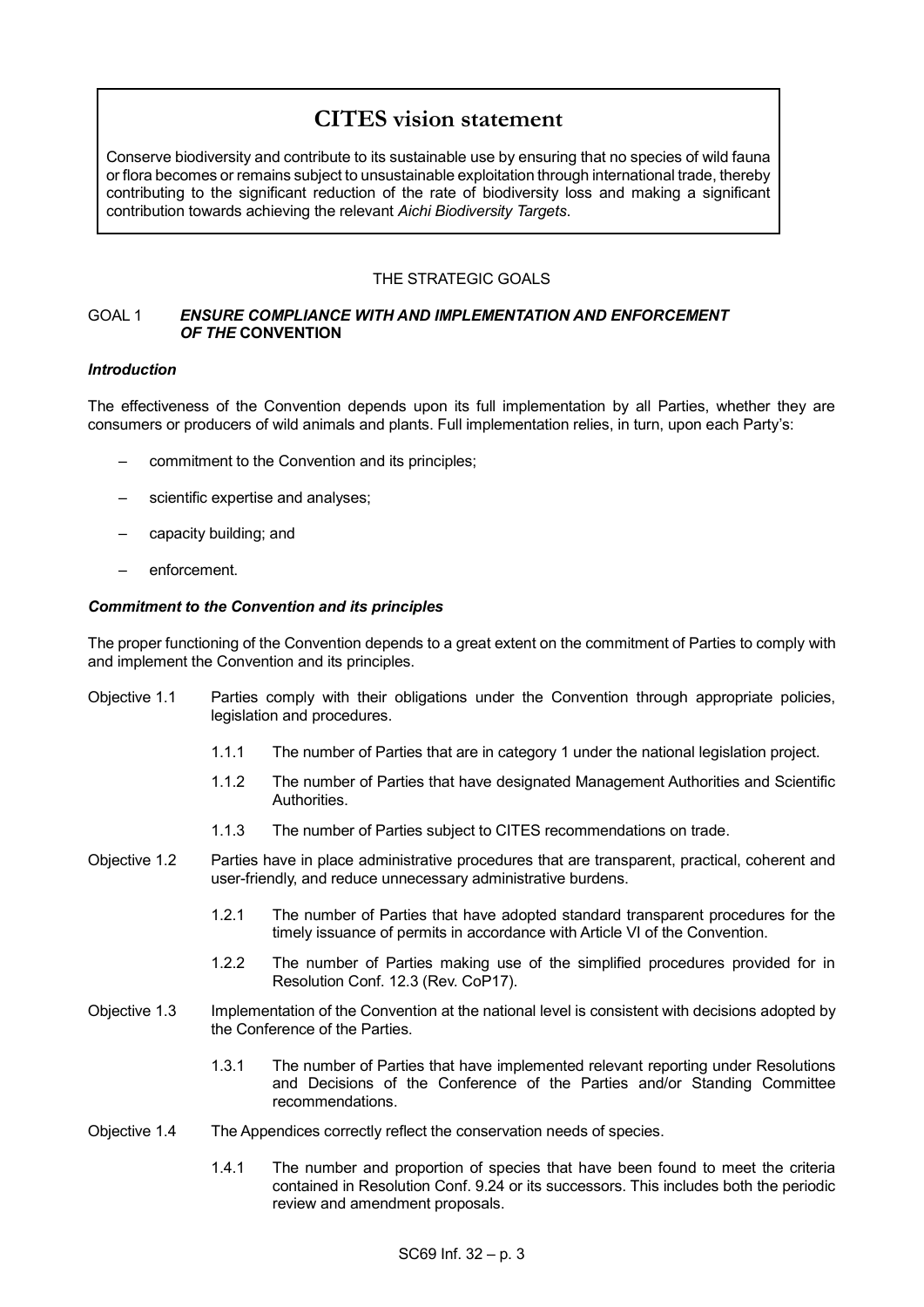- Objective 1.5 Best available scientific information is the basis for non-detriment findings.
	- 1.5.1 The number of surveys, studies or other analyses undertaken by exporting countries based on the sources of information cited in Resolution Conf. 16.7 (Rev. CoP17) on *Non-detriment findings* related to:
		- the population status of Appendix-II species;
		- the trends and impact of trade upon Appendix-II species; and

- the status of and trend in naturally-occurring Appendix I species and the impact of any recovery plans.

- 1.5.2 The number of Parties that have adopted standard procedures for making nondetriment findings.
- 1.5.3 The number and proportion of annual export quotas based on population surveys.
- 1.5.4 The number of Appendix-II species for which trade is determined to be nondetrimental to the survival of the species as a result of implementing recommendations from the Review of Significant Trade.
- Objective 1.6 Parties cooperate in managing shared wildlife resources.
	- 1.6.1 The number of bilateral and multilateral agreements that specifically provide for comanagement of shared CITES-listed species by range States.
	- 1.6.2 The number of cooperative management plans, including recovery plans, in place for shared populations of CITES listed species.
	- 1.6.3 The number of workshops and other capacity-building activities that bring range states together to address the conservation and management needs of shared CITES listed species.
- Objective 1.7 Parties are enforcing the Convention to reduce illegal wildlife trade.
	- 1.7.1 The number of Parties that have, are covered by, or engaged with:
		- an international enforcement strategy and/or action plan;
		- formal international co-operation, such as an international enforcement network;
		- a national enforcement strategy and/or action plan; and
		- formal national inter-agency co-operation, such as a national inter-agency enforcement committee.
	- 1.7.2 The number of Parties with a process or mechanism for reviewing their enforcement strategies, and the activities to implement their strategies.
	- 1.7.3 The number of Parties that have criminal (penal) law and procedures and forensic capacity in place, and that use specialized investigation techniques, for investigating, prosecuting, and penalizing CITES offences.
	- 1.7.4 The number of Parties using risk assessment and intelligence to combat illegal trade in CITES-listed species.
	- 1.7.5 The number of administrative measures, criminal prosecutions and other court actions for CITES-related offences.
- Objective 1.8 Parties and the Secretariat have adequate capacity-building programmes in place.
	- 1.8.1 The number of Parties with national and regional training programmes and information resources in place to implement CITES including the making of nondetriment findings, issuance of permits and enforcement.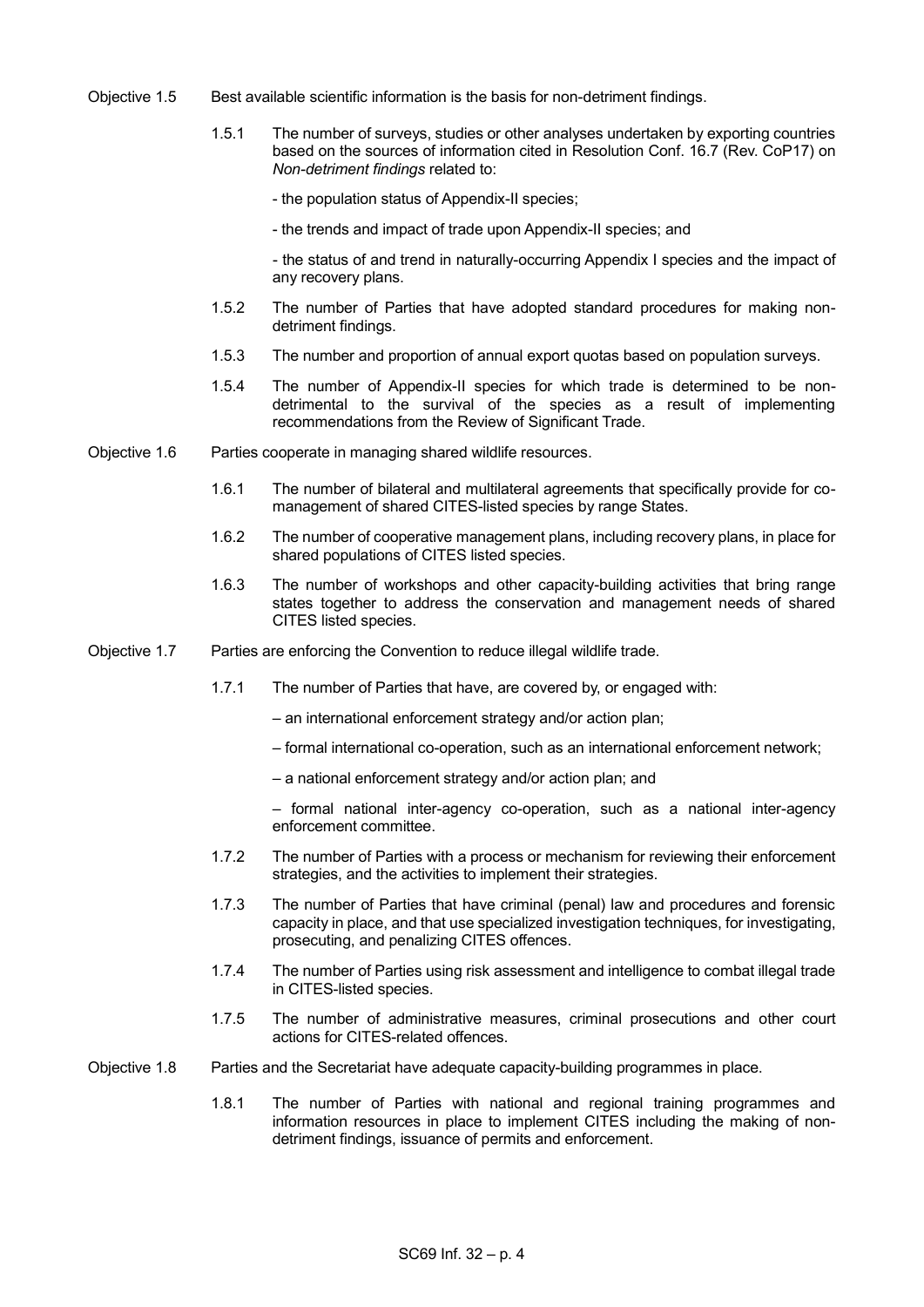## *GOAL 2 SECURE THE NECESSARY FINANCIAL RESOURCES AND MEANS FOR THE OPERATION AND IMPLEMENTATION OF THE CONVENTION*

- Objective 2.1 Financial resources are sufficient to ensure operation of the Convention.
	- 2.1.1 The number of Parties meeting their obligations with regard to their assessed contributions to the Trust Fund.
	- 2.1.2 The percentage of the work programme agreed by the Conference of the Parties that is fully funded.
- Objective 2.2 Sufficient resources are secured at the national and international levels to ensure compliance with and implementation and enforcement of the Convention.
	- 2.2.1 The number of Parties with dedicated staff and funding for Management Authorities, Scientific Authorities and wildlife trade enforcement agencies.
	- 2.2.2 The number of Parties that have undertaken one or more of the following activities:
		- changed the budget for activities;
		- hired more staff;
		- developed implementation tools; and
		- purchased technical equipment for implementation, monitoring or enforcement.
	- 2.2.3 The number of Parties raising funds for CITES implementation through user fees or other mechanisms.
	- 2.2.4 The number of Parties using incentive measures as part of their implementation of the Convention.
- Objective 2.3 Sufficient resources are secured at the national and international levels to implement capacitybuilding programmes.
	- 2.3.1 The number of capacity building activities mandated by Resolutions and Decisions that are fully funded.

#### *GOAL 3 CONTRIBUTE TO SIGNIFICANTLY REDUCING THE RATE OF BIODIVERSITY LOSS AND TO ACHIEVING RELEVANT GLOBALLY-AGREED GOALS AND TARGETS BY ENSURING THAT CITES AND OTHER MULTILATERAL INSTRUMENTS AND PROCESSES ARE COHERENT AND MUTUALLY SUPPORTIVE*

- Objective 3.1 Cooperation between CITES and international financial mechanisms and other related institutions is enhanced in order to support CITES-related conservation and sustainable development projects, without diminishing funding for currently prioritized activities.
	- 3.1.1 The number of Parties funded by international financial mechanisms and other related institutions to develop activities that include CITES-related conservation and sustainable development elements.
	- 3.1.2 The number of countries and institutions that have provided additional funding from CITES Authorities to another country or activity for conservation and sustainable development projects in order to further the objectives of the Convention.
- Objective 3.2 Awareness of the role and purpose of CITES is increased globally.
	- 3.2.1 The number of Parties that have been involved in CITES awareness raising activities to bring about better awareness by the wider public and relevant user groups of the Convention requirements.
	- 3.2.2 The number of visits to the CITES website.
	- 3.2.3 The number of Parties with web pages on CITES and its requirements.